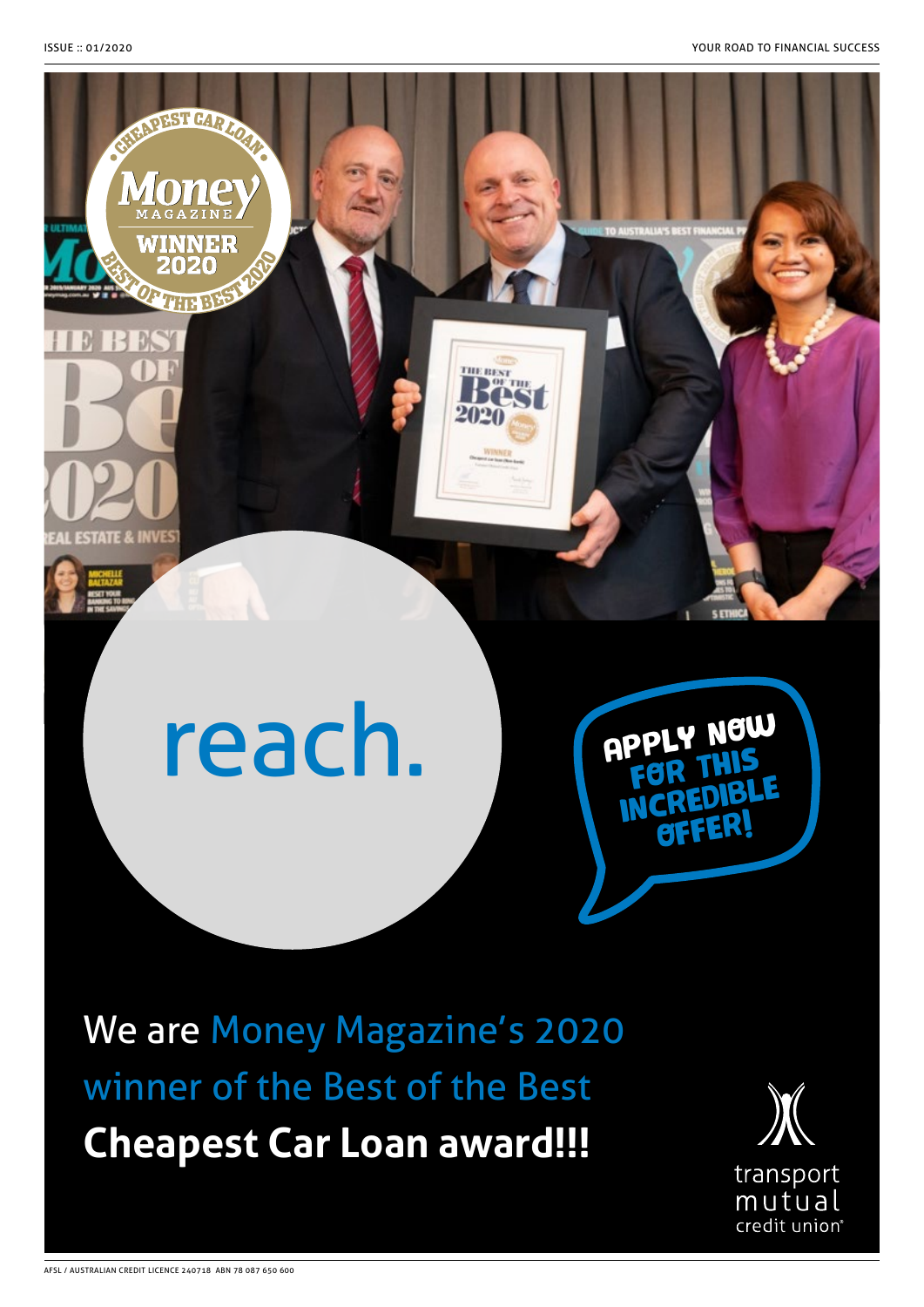## **from Kathy's desk...**



#### **Happy New Year and welcome to 2020 – a new decade!**

Transport Mutual's CEO John Kavalieros is on a well earned break after a super busy 2019, and as your Acting CEO I am pleased to report to Members with this issue of 'reach'.

The arrival of a new year is a time of reflection for many of us and the making of new resolutions. We have a whole year to make a difference and our challenge is to embrace the year ahead.

After an exciting and eventful 2019, we are looking forward to what 2020 has in store. Last financial year ended on a high as our Member loans grew 14% and overall, results for your Credit Union were impressive.

We were extremely excited to be awarded Money Magazine's Best of the Best award for 'Cheapest Car Loan – Non-Banks' for 2020 and are very proud of this achievement. If you are in the market for a car then look no further than TMCU to assist you financially.

2020 has some exciting things in store for your Credit Union. Last year we introduced the 'GreenRoad' loan product and the take-up has been very favourable. This underlines our support for a transition to sustainable transport through 'products with purpose' for a greener, environmentally sustainable future.

Transport Mutual has over the years been absorbing many transaction costs in-house, and this has now become a cost impost to the Credit Union. A full fee review for cost recovery will take place in 2020 and Members will be advised in advance of any changes. Some new fees will be introduced from the 1st March 2020. We are conscious of the environmental impact of paper printing and so we strongly encourage all Members to switch to free e-Statements. A paper statement fee of \$2.00 will be charged to those Members who wish to receive a paper statement. All Bank@Post transactions after 1st March 2020 will incur a \$2.50 fee in order to partially cover costs imposed by Australia Post in the last year. For further information, please contact the Credit Union.

Are you thinking about your kids or grandkids financial future? We are looking to roll at a new savings account to help young people step up to a better financial future in 2020. Keep an eye out for big news in the new year!

Follow us on in 000

The Board of Transport Mutual is looking for expressions of interest from Members, for a role as Associate Director on the Board. If you've ever thought about giving back by supporting Members, this might be the perfect opportunity to learn about how your Credit Union operates. Please contact me if you'd like to chat about the opportunity.

**We look forward to 2020 and continuing to help our Members achieve a brighter financial future.**

Yours faithfully

fathy

Kathy Loutas / Acting CEO **Transport Mutual Credit Union** 

**TMCU's e-Statements are the easiest, quickest and most secure way to view your account statements.**

Here at TMCU we are making steps to be more sustainable by implementing sustainable business practices, and to that end we encourage all Members to sign up for our e-Statement service as this will help reduce our Credit Union's environmental impact by consuming less paper.

Being registered for e-Statements also benefits you by increasing your security. Identity theft is on the rise and fraudsters love to target our mailboxes, by registering for e-Statements you can reduce you risk of your personal information being stolen. You can also avoid waiting for your statement to show up in the mail because you will get an email notification as soon as TMCU publishes the statements.

e-Statements also provide an ease of access not available with paper statements, at tax time when your accountant requires your end of year statement.

**To register for e-Statements simply call TMCU and speak to one of our friendly staff.**



## **WHY E-STATEMENTS?**

## Thank You!

**Transport Mutual's 2019 Member Survey** We would like to thank all the Members who participated in Transport Mutual's recent Member Purse put of the interest of the survey of the survey of the purse received some fantastic insights into what we are doing well and what requires more attention. With a 99% satisfaction rating that your Credit Union is fair, trustworthy and ethical, many new Members come to us through your recommendations. We are extremely grateful for your support.

New Year - New Decade - New Goals

**A new year brings new beginnings, and 2020 also brings in a new decade.** It's time to make a fresh start and spend time setting your goals for the year. Transport Mutual is all about helping Members improve their financial wellbeing, and saving for the future (or for unexpected expenses) is just good financial management.

Make 2020 'Year of the Saver'

**Contact the friendly team at Transport Mutual and watch your savings grow. A small amount each pay goes a long way.**



Whether you are renovating your home or buying new furniture, you can make it happen with a Transport Mutual Credit Union personal loan.

**We have just slashed our personal loan rate**

#### **from 8.99%p.a. 9.24%p.a.** \* Comparison rate

**Take advantage of this incredible offer and apply today.** 

## Personal Loans for fixer uppers!

\*The comparison rate is based on an unsecured loan amount of \$30,000 over a loan term of 5 years. Warning: Different amounts and terms will result in different comparison rates. Costs such as redraw fees or early repayment fees and cost savings such as fee waivers, are not included in the comparison rate but may influence the cost of the loan. Terms and conditions, fees and charges and approval conditions apply.